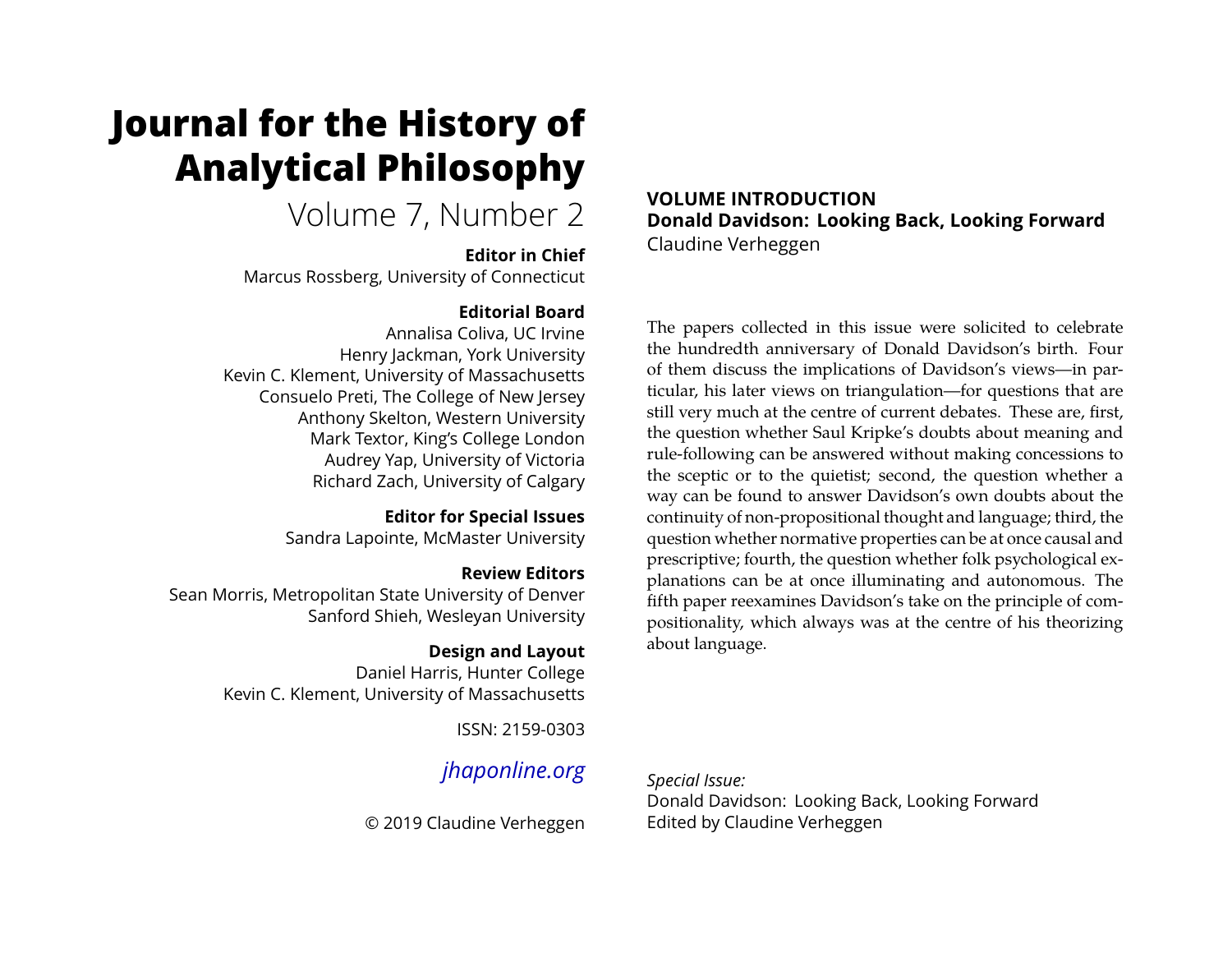### *VOLUME INTRODUCTION* **Donald Davidson: Looking Back, Looking Forward**

### Claudine Verheggen

#### **1.**

The papers collected in this issue were initially solicited to commemorate the centenary of Donald Davidson's birth. That date has come and gone, but his work remains, and it continues to prompt new, highly original and interesting thoughts, which make productive and illuminating connections with contemporary philosophical debates.

The issue brings together five papers, four of which turn around and build upon an idea that preoccupied Davidson in the last fifteen years of his life, that of triangulation, the idea of a creature<sup>1</sup> interacting simultaneously with another and the world they share. Triangulation, Davidson maintained, is needed for anyone to have a language and thoughts. The idea of triangulation was first introduced in 1982, in "Rational Animals", and by the late eighties there was hardly a paper in which Davidson did not exploit it and further draw its consequences for many areas of philosophy. Yet, this is a part of Davidson's work that to this day has not received the attention it deserves. The present issue should help to remedy this. It demonstrates that closer attention to Davidson's views on triangulation proves useful in shedding light on current philosophical disputes and in helping us to make progress toward their resolution. I also hope it will encourage us to reconsider Davidson's writings on radical interpretation, the interpretation from scratch of an alien speaker, in light of those

on triangulation. Most commentators have taken there to be a break between Davidson's earlier and later writings, concerning, in particular, the kind of semantic externalism advocated in each period, and the question whether possession of a language and thoughts requires actual interpretation by others rather than mere interpretability. I myself believe that the writings are continuous, taking seriously Davidson's frequent suggestion that radical interpretation is an instance of triangulation. In what follows, I give a sketch of the triangulation argument as I understand it. I then indicate how it builds on Davidson's writings on radical interpretation. I end by outlining the papers in this issue.

### **2.**

The triangulation argument starts with the premise that what necessarily determines, at least in part, the contents of one's basic thoughts and utterances, such as "There goes a rabbit", is what, in one's environment, typically has caused similar thoughts and utterances [\(Davidson 1991,](#page-6-0) 201). This is the view, shared, in this general form, by many philosophers, which Davidson calls perceptual externalism. The crucial question, which Davidson stresses other externalists fail to answer, is, what are those typical causes? Davidson argues that the causes of a creature's utterances (I shall focus on utterances, but for Davidson what is true of utterances is also true of propositional thoughts) may in fact be doubly ambiguous, with respect to "distance" and with respect to "width" or "aspect" [\(Davidson 1999,](#page-6-1) 129–30). Thus, on the face of it, the causes of a creature's utterances could be, to begin with, "anything from the stimulation of [her] nerve endings to the original big bang" [\(Davidson 2001a,](#page-6-2) 4). Furthermore, the causes of a creature's utterances could be any chunk or aspect of the world causing the creature to respond in certain ways. Thus the cause of someone's uttering "Gavagai" could be a rabbit passing by, its fur, its speed, its loveliness, etc. Davidson argues, in effect, that without the speaker herself contributing to the

<span id="page-1-0"></span><sup>1</sup>Following Davidson, I use "creature" when it may be an open question whether what the word refers to is, or could be, an agent or speaker.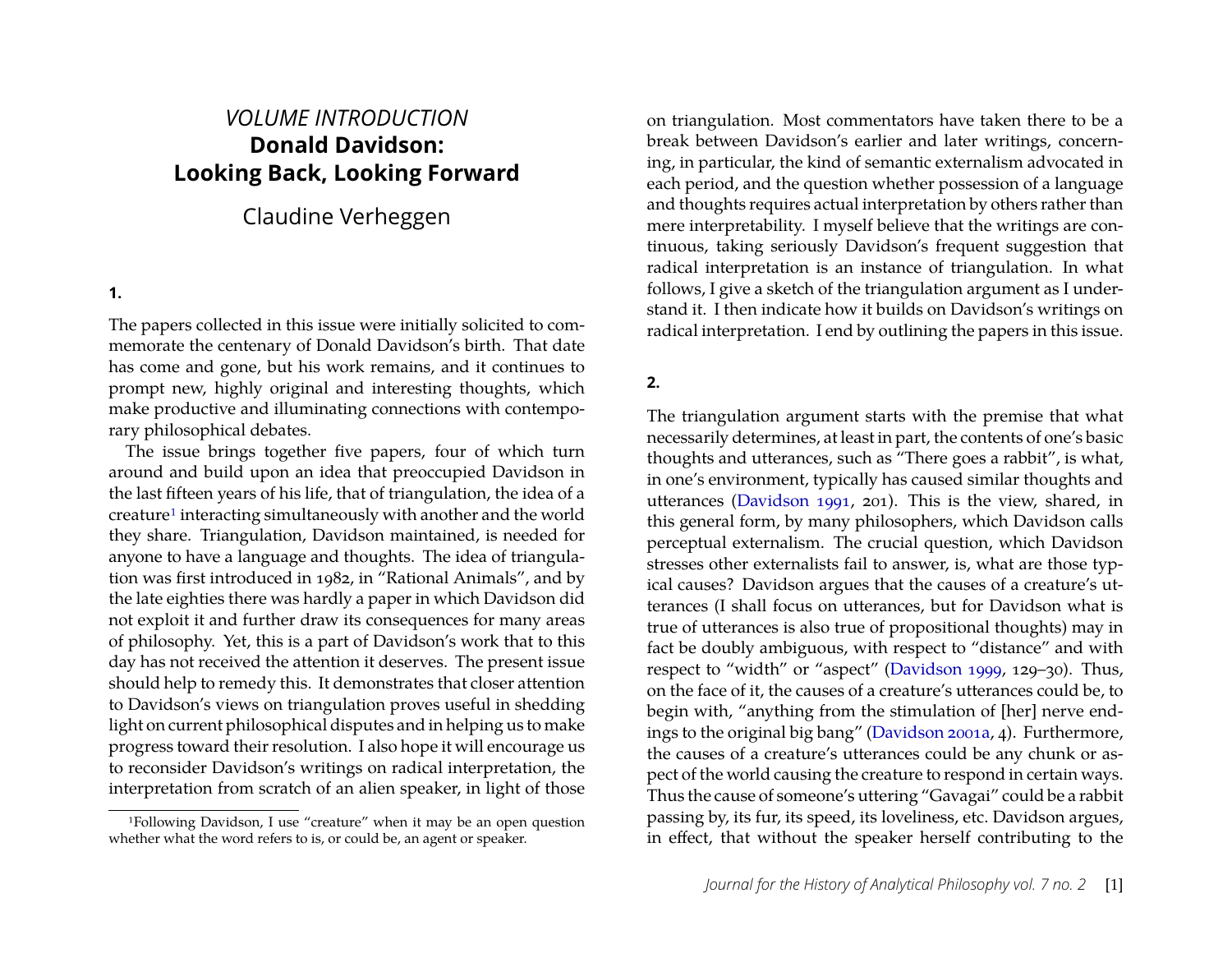disambiguation of the causes, there is no way these could be disambiguated. The world itself cannot impose kinds or categories that are inescapably captured in the sounds produced in reaction to it, thereby endowing them with whatever meaning they have. And of course, if the causes of someone's utterances cannot be disambiguated—if the distinction between what is a similar cause and what seems to be a similar cause cannot be drawn—it follows, given perceptual externalism, that those utterances cannot mean anything; indeed, the distinction between correct and incorrect applications of expressions cannot be drawn.

Now, Davidson next argues, a solitary creature's contribution could not be such that the causes of her utterances are disambiguated. This creature could never be in a position to distinguish between what is a similar cause and what seems to her to be a similar cause, and hence could not draw an objective distinction between correct and incorrect responses, which is required for her expressions to be meaningful. On Davidson's account, only triangulating creatures could succeed in drawing the relevant distinctions. Davidson then introduces the idea of primitive triangulation, a kind of triangulation available even to non-linguistic creatures, which allows us to describe interlocutors as responding to common items of their environment they currently perceive. This type of triangulation, however, though for Davidson necessary for utterances to have determinate meanings, is not yet sufficient. Creatures participating in primitive triangulation do not yet have any concept of what it is they are reacting to. The problem may be seen in analogy to that faced by the solitary creature. Even if (contra Davidson) the solitaire is thought of as reacting in the same way to distal items in the world around her on different occasions, as noted above, she still needs to answer the question which particular aspects of the distal causes she is responding to. Similarly, creatures participating in primitive triangulation have to determine which

causes are similar to which, and thus which responses count as correct. But this is something they can have done only, according to Davidson, if they have engaged in many *in situ* disputes about what is causing them to react in certain ways, and if they have settled at least some of these disputes. In the process, they are led to recognize that there is an objective distinction between what seems to be the case and what is the case, and this is what helps them to fix the causes that, in part, determine the meanings of their utterances. Thus, triangulating creatures can have fixed the causes of their utterances, and so be speaking meaningfully, only if they have engaged in linguistic triangulation.

According to Davidson, therefore, a full account of meaning cannot be reductive. Though simultaneous interactions with other people and the world they share are necessary for meaning determination and thus for possession of language and thoughts, there is no way to explicate, as Davidson often puts it, a person's first entry into language. Thus we cannot explain the transition between meaninglessness (thoughtlessness) and meaningfulness (thoughtfulness). The meanings of a speaker's utterances cannot be specified without using any semantic terms. The causal connections that partly determine these meanings have to be regarded as providing specific meanings in order to do the job. Thus we cannot specify the meanings of a speaker's utterances without saying, in effect, that that is what the speaker means by them. Neither, therefore, can the full explanation of what makes it possible for words to have meaning be reductive. A speaker means what she does by her words, and thus means anything at all, because she has used at least some of them in triangulating situations.

This is not the place to assess the triangulation argument[.2](#page-2-0) The question I wish to address briefly is how the argument builds on the considerations of radical interpretation.

<span id="page-2-0"></span><sup>2</sup>I have done so in [Myers and Verheggen](#page-6-3) ([2016,](#page-6-3) chap. 1).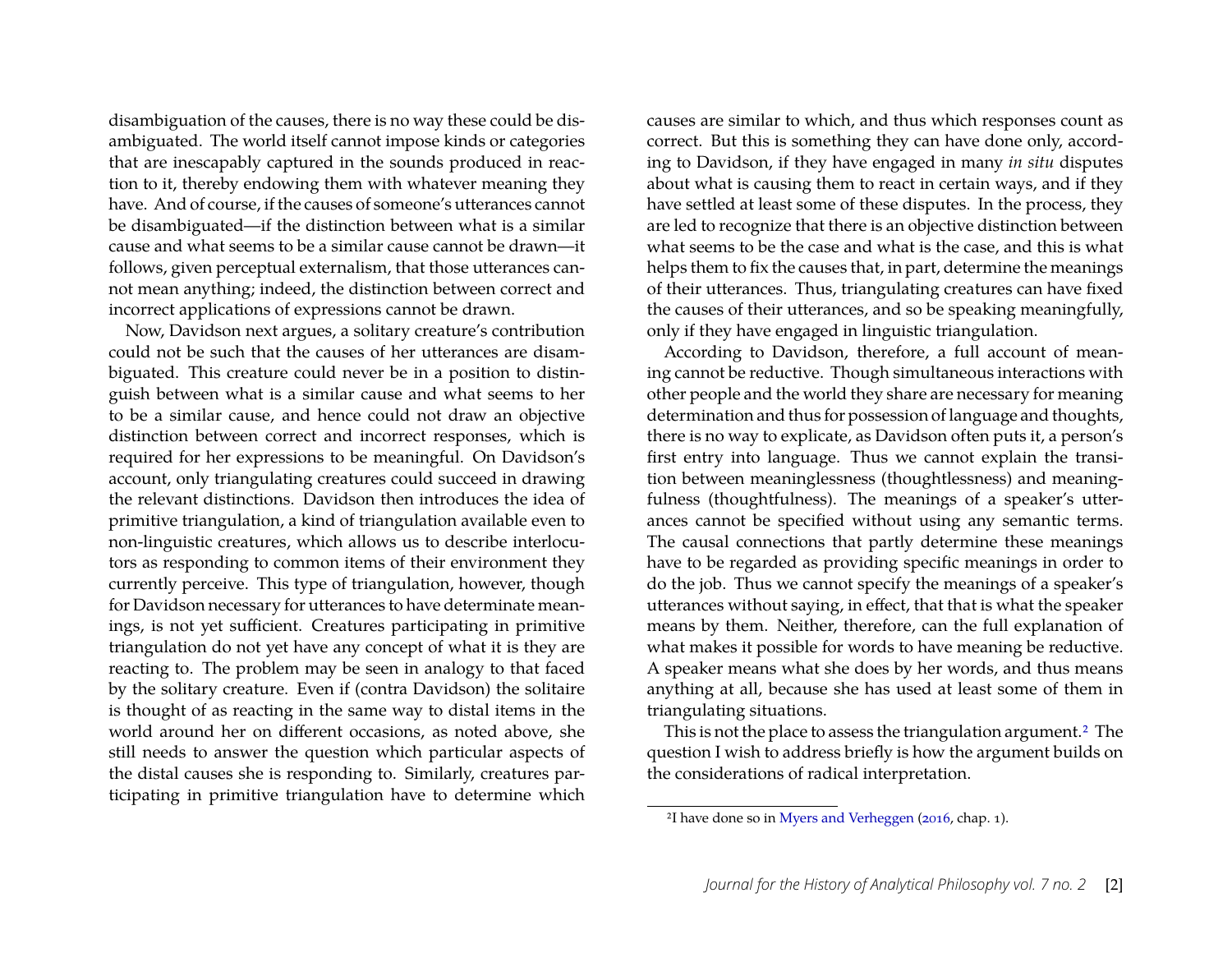Davidson's original intent, when embarking on the radical interpretation thought-experiment, was to answer the question "what it is for words to mean what they do?" by reflecting on how to construct a theory of interpretation for a speaker, a theory that would yield the meaning of any utterance the speaker may produce. The idea was that reflecting on the construction of the theory would deliver everything that is "philosophically instructive" about meaning. Thus, to put it in a nutshell, reflecting on the construction of the semantic theory would deliver metasemantic goods; indeed, reflecting on the epistemology of meaning, on how meanings can be attributed, would supply its metaphysics, telling us how meanings are constituted. Davidson's goal was to do this in a non-question-begging way, without assuming knowledge of the speaker's language and propositional attitudes (though on the assumption that meaning is essentially public), hence the inquiry into radical interpretation.

Armed with knowledge of her own language and concepts and how these are related to the world around her, and with the assumption that similar relations apply to the speaker, the interpreter, on the basis of connections she observed between the speaker's utterances and items of their shared environment, would eventually come up with a theory from which she could derive the truth-conditions of any sentence the speaker may utter. Davidson's goal was to build a theory in such a way that these truth-conditions would be meaning-giving. We need not bother here with the details of the construction (see [Davidson](#page-6-4) [1973\)](#page-6-4). The main point of connection with the triangulation argument, to put it briefly and bluntly, is this: if the interpreter is to solve the aspect problem, she will have to triangulate with the speaker, and she will have to do so linguistically. At the very least, it is hard to see how she could narrow down and isolate the causes of the speaker's utterances if she remained a perfectly passive observer. Granted, the predicament of the interpreter may not be as drastic as that of the solitary person, as Davidson imagines her. After all, for the interpreter, there is no distance problem to be solved; she is *per force* taking the causes of the speaker's utterances to be distal items that currently cause her to react in certain ways. But there is definitely an aspect problem to be solved. And, if it is thought that the radical interpreter solves it by projecting her own meanings onto the utterances of the speaker, there is then the question what makes her think that she got them right. Moreover, there is the question, newly suggested by Davidson, how the interpreter solved the aspect problem for herself to begin with. The triangulation argument is supposed to demonstrate that she could not have solved it by herself.

The main point I want to make here is that, if the above remarks are on the right track, there is no real break between the writings on radical interpretation and those on triangulation. It is obvious that, if radical interpretation could not proceed without triangulation, then interpretability is not sufficient for possession of a language and thoughts, and the account of meaning to be derived from reflecting on radical interpretation cannot be reductive. But even if, to my mind *per impossibile*, the interpreter could somehow understand the speaker without interacting with her, then reflecting on triangulation makes it clear that the account of meaning derived from reflecting merely on radical interpretation is simply incomplete. In particular, such an account would not have paid sufficient attention to the point of view of the speaker herself, as the triangulating situations precisely demand. Now it may be that Davidson changed his mind on the question whether someone's possession of a language and thoughts requires actual interpretation by another rather than mere interpretability, but, if he did, he never said so.[3](#page-3-0) On the contrary, he wrote, for instance, that "[l]earning a

<span id="page-3-0"></span><sup>&</sup>lt;sup>3</sup>He could have said so, for instance, when he introduced the Swampman thought-experiment where clearly the creature he imagines is interpretable,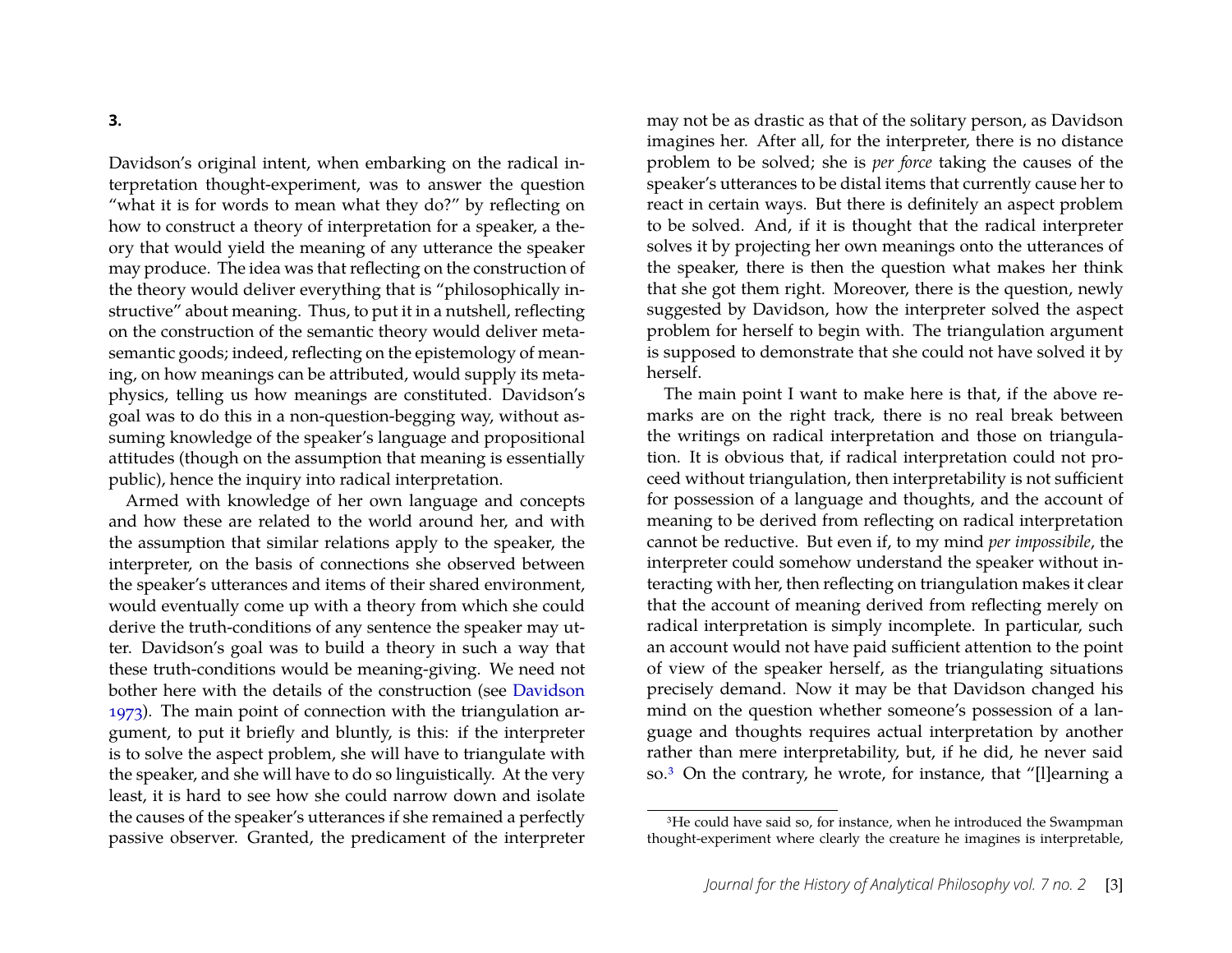first and learning a second language [in the absence of an interpreter or bilingual dictionary] . . . depend on similar mechanisms and similar cues" [\(Davidson](#page-6-5) [1998,](#page-6-5) 88). So why not take his views as continuous when what he says in his later writings is compatible with what he said earlier and can be seen to build upon it? Needless to say, the idea of compositionality Davidson emphasizes in his early work, which Peter Pagin focuses on in this issue, remains central to the answer to the question what it is for words to mean what they do. Indeed, Davidson never relinquished the claim that Tarski-style theories of truth, from which the truth-conditions of a speaker's utterances could be derived, "are adequate to powerful parts of natural languages" [\(1993,](#page-6-6) 83). But he came to realize that specifying these truth-conditions in such a way that they are meaning-giving is even more difficult than he initially thought.

Seeing Davidson's writings as continuous, we can then regard the triangulation argument as providing further support for the kind of semantic externalism Davidson was advocating: social in an interpersonal rather than in a communitarian sense. This is to say that, though someone must have triangulated linguistically with others in order to have a language and thoughts, she does not have to mean by her words what others mean by them.<sup>[4](#page-4-0)</sup> Davidson made it clear very early on that his was a social view of meaning, since he always thought that the concept of belief or objectivity is needed to have a language and thoughts, and that interpersonal communication is needed to have that concept. What the triangulation argument, as I understand it, makes perspicuous is the connection between meaning-determination and possession of the concept of objectivity. If successful, it shows that these can only obtain in tandem. Finally, in so far as any conceivable determinant of meaning, either internal or external to the speaker, is ambiguous as long as it is not taken in a certain way, the triangulation argument establishes Davidson's early assumption that meaning is essentially public, since only publicly accessible items could be triangulated upon.

The above is but a sketch of what I take the triangulation argument to have accomplished. In the final section I briefly describe the papers of this issue, outlining how some of them take off from the idea of triangulation to advance our understanding of human thought, language, and action.

#### **4.**

Olivia Sultanescu and Claudine Verheggen argue that the triangulation argument can be used to provide an answer to the sceptic introduced by Saul Kripke almost four decades ago in *Wittgenstein on Rules and Private Languages*. They see Kripke's sceptical problem as similar to the problem Davidson maintains that the perceptual externalist is confronted with. Just as Kripke is asking what it is about someone's mental and behavioural history that makes the utterances she produces meaningful, so Davidson is asking what it is about a someone's causal interactions with her environment that does this. Whereas Kripke argues that there are no facts of any kind, not even irreducible meaning facts, about an individual that constitute her meaning what she does by her expressions, and then proceeds to give an alternative explanation of what is involved in ascribing meaning to individuals, Davidson argues that an individual's causal interactions with her environment, when properly understood, can be seen to contribute to the constitution of the individual's meaning states, where these, though irreducible, are to be conceived of in a way different from Kripke's. Sultanescu and Verheggen identify two conditions that must be met by any acceptable account of meaning, namely, that it show how we can distinguish between correct and incorrect applications of expressions and how we can use them in an intelligent, rather than merely robotic, manner.

but Davidson denies that Swampman has any language [\(Davidson 1987,](#page-6-7) 19).

<span id="page-4-0"></span><sup>4</sup>Whereas according to the communitarian view, broadly understood, one's having a language essentially depends on meaning by one's words what members of some community mean by them.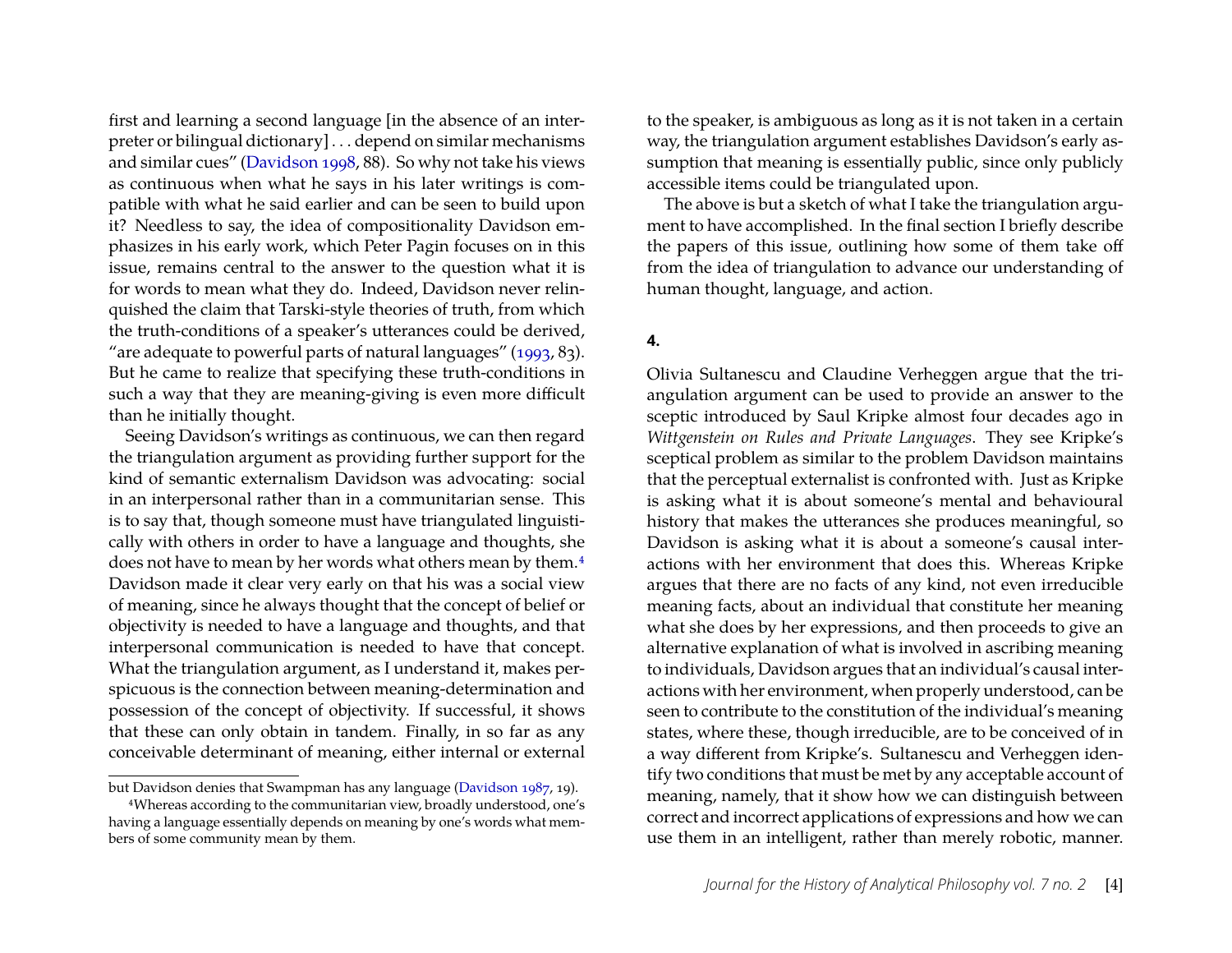They argue that Davidson, unlike Kripke, succeeds in meeting these two conditions.

In the second article, Dorit Bar-On examines the relationship between language and thought. She argues against what she takes to be two extreme views on the topic, namely, Paul Grice's, according to which propositional thought is prior to language, and Davidson's, according to which there cannot be thought of, as she calls it, a genuine variety, without language. Neither view, she argues, can explain the natural origins of objective thought and meaningful language. She then develops an intermediate position, according to which thoughts of a genuine, though not propositional, kind are prior to propositional thoughts and language. These "brute" thoughts can be conveyed through a kind of non-linguistic "expressive" communication exhibited even by pre-linguistic children and languageless animals. Thus brute thoughts, which are "neither purely reactive nor fully reflective", can be expressed through "intermediate" triangulation, a kind of triangulation which is neither primitive nor linguistic. The kind of thoughts present in intermediate triangulation can thus be seen as foreshadowing the objective propositional thoughts present in linguistic triangulation. In effect, then, Bar-On extends a central idea of Davidson's to try to come to terms with the doubts concerning the continuity scepticism—the claim that "our mature thought and linguistic communication could have no intelligible natural history"—he himself was adamant could not be overcome.

Robert Myers takes up related issues in metaethics and philosophy of action. In a late paper [\(Davidson](#page-6-8) [1995\)](#page-6-8), Davidson makes it clear that he means the triangulation argument to apply to normative thought and language, and that he understands this to imply that values and normative reasons must be "attitudecausing" properties of situations upon which people can triangulate. Unlike most naturalists, however, Davidson denies that the causal nature of these properties undermines their prescrip-

tive authority in any way. He thinks that even John McDowell's attempt to model normative properties on secondary qualities goes too far in that direction. This leaves us with two pressing questions: how is the prescriptive authority of normative properties to be understood, and how are we to understand the relation of these properties to basic physical properties? Davidson's answer to the first question, Myers argues, lies in his holism of the mental; normative properties are strongly prescriptive for pro-attitudes because pro-attitudes aim, as a system, to get normative matters right. Myers argues that Davidson's answer to the second question lies in his anomalous monism; although normative properties are not reducible to basic physical properties, they are nonetheless grounded in basic physical properties in the way all causal properties must be. Myers concludes that the resulting view, while in need of further development, points towards an attractive alternative both to revisionary naturalism and to non-naturalism.

Anomalous monism is also a focus of Karsten Stueber's contribution. Critics have long objected that this position, far from securing the explanatory autonomy of the mental, in fact renders it epiphenomenal. Stueber argues that Davidson would be on firmer ground here if he were to adopt an "interventionist" account of causation, according to which causal explanations imply the existence, not necessarily of strict laws at the level of basic physical properties, but only of "invariant generalizations" applicable within specific domains of application. As Stueber demonstrates, this could have the additional advantage of supplying a solution to the problem of deviant causal chains. Stueber goes on to argue that, in the case of mental explanations, the relevant domain of application is epistemically delineated by our capacity for reenactive empathy. As he notes, while Davidson does not much discuss the psychological capacities involved in interpretation and triangulation, one would suppose that the capacity for reenactive empathy must be chief among them. Thus